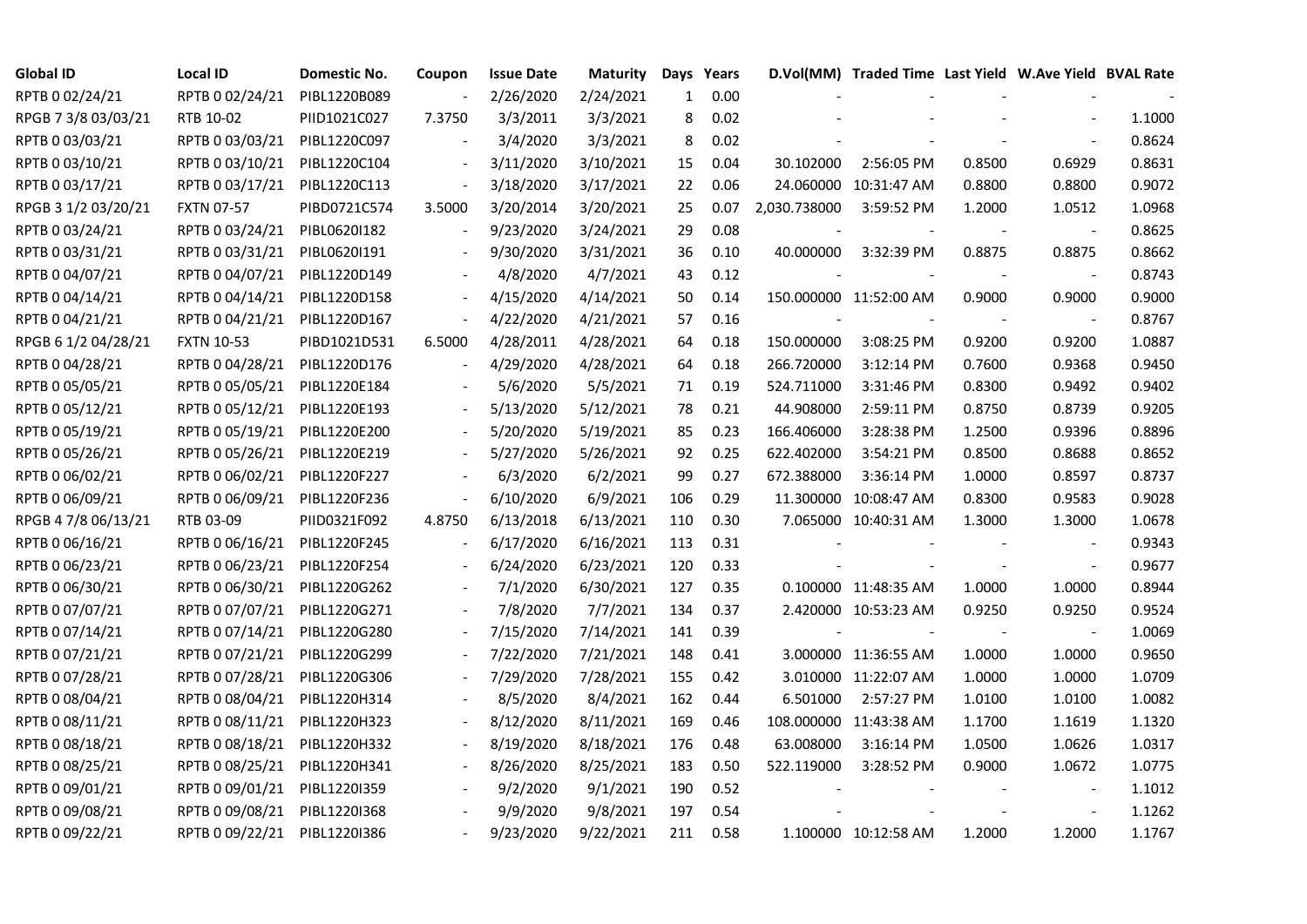| <b>Global ID</b>     | <b>Local ID</b>   | Domestic No. | Coupon  | <b>Issue Date</b> | <b>Maturity</b> |     | Days Years |            | D.Vol(MM) Traded Time Last Yield W.Ave Yield BVAL Rate |        |                          |        |
|----------------------|-------------------|--------------|---------|-------------------|-----------------|-----|------------|------------|--------------------------------------------------------|--------|--------------------------|--------|
| RPTB 0 09/29/21      | RPTB 0 09/29/21   | PIBL1220I395 |         | 9/30/2020         | 9/29/2021       | 218 | 0.60       |            |                                                        |        |                          | 1.2017 |
| RPTB 0 10/06/21      | RPTB 0 10/06/21   | PIBL1220J401 |         | 10/7/2020         | 10/6/2021       | 225 | 0.62       |            |                                                        |        |                          | 1.2243 |
| RPTB 0 10/13/21      | RPTB 0 10/13/21   | PIBL1220J410 |         | 10/14/2020        | 10/13/2021      | 232 | 0.64       |            |                                                        |        | $\overline{\phantom{a}}$ | 1.2512 |
| RPGB 5 3/4 10/20/21  | RTB 10-03         | PIID1021J039 | 5.7500  | 10/20/2011        | 10/20/2021      | 239 | 0.65       |            |                                                        |        | $\blacksquare$           | 1.3588 |
| RPTB 0 10/20/21      | RPTB 0 10/20/21   | PIBL1220J429 |         | 10/21/2020        | 10/20/2021      | 239 | 0.65       |            |                                                        |        | $\overline{\phantom{a}}$ | 1.3219 |
| RPTB 0 10/27/21      | RPTB 0 10/27/21   | PIBL1220J438 |         | 10/28/2020        | 10/27/2021      | 246 | 0.67       |            |                                                        |        | $\overline{\phantom{a}}$ | 1.3220 |
| RPTB 0 11/03/21      | RPTB 0 11/03/21   | PIBL1220K445 |         | 11/4/2020         | 11/3/2021       | 253 | 0.69       |            |                                                        |        |                          | 1.4197 |
| RPTB 0 11/10/21      | RPTB 0 11/10/21   | PIBL1220K454 |         | 11/11/2020        | 11/10/2021      | 260 | 0.71       |            |                                                        |        | $\overline{\phantom{a}}$ | 1.3553 |
| RPTB 0 11/17/21      | RPTB 0 11/17/21   | PIBL1220K463 |         | 11/18/2020        | 11/17/2021      | 267 | 0.73       |            | 15.000000 11:52:04 AM                                  | 1.2800 | 1.2800                   | 1.3721 |
| RPGB 5 3/4 11/24/21  | <b>FXTN 10-55</b> | PIBD1021K551 | 5.7500  | 11/24/2011        | 11/24/2021      | 274 | 0.75       |            |                                                        |        | $\overline{\phantom{a}}$ | 1.2720 |
| RPTB 0 11/24/21      | RPTB 0 11/24/21   | PIBL1220K472 |         | 11/25/2020        | 11/24/2021      | 274 | 0.75       |            |                                                        |        | $\blacksquare$           | 1.3991 |
| RPTB 0 12/01/21      | RPTB 0 12/01/21   | PIBL1220L480 |         | 12/2/2020         | 12/1/2021       | 281 | 0.77       |            |                                                        |        | $\blacksquare$           | 1.4172 |
| RPTB 0 12/07/21      | RPTB 0 12/07/21   | PIBL1220L499 |         | 12/9/2020         | 12/7/2021       | 287 | 0.79       |            |                                                        |        | $\overline{\phantom{a}}$ | 1.4202 |
| RPTB 0 12/15/21      | RPTB 0 12/15/21   | PIBL1220L505 |         | 12/16/2020        | 12/15/2021      | 295 | 0.81       |            |                                                        |        | $\blacksquare$           | 1.4329 |
| RPTB 0 01/05/22      | RPTB 0 01/05/22   | PIBL1221A015 |         | 1/6/2021          | 1/5/2022        | 316 | 0.87       |            | 15.000000 10:47:18 AM                                  | 1.3200 | 1.3200                   | 1.3550 |
| RPTB 0 01/12/22      | RPTB 0 01/12/22   | PIBL1221A024 |         | 1/13/2021         | 1/12/2022       | 323 | 0.88       |            |                                                        |        | $\blacksquare$           | 1.6625 |
| RPGB 63/8 01/19/22   | <b>FXTN 10-54</b> | PIBD1022G545 | 6.3750  | 7/19/2011         | 1/19/2022       | 330 | 0.90       | 9.000000   | 2:09:05 PM                                             | 1.6300 | 1.6067                   | 1.3776 |
| RPTB 0 01/19/22      | RPTB 0 01/19/22   | PIBL1221A033 |         | 1/20/2021         | 1/19/2022       | 330 | 0.90       |            |                                                        |        | $\blacksquare$           | 1.3933 |
| RPGB 4 01/26/22      | <b>FXTN 05-74</b> | PIBD0522A747 | 4.0000  | 1/26/2017         | 1/26/2022       | 337 | 0.92       | 11.500000  | 2:09:48 PM                                             | 1.5800 | 1.5911                   | 1.4341 |
| RPTB 0 01/26/22      | RPTB 0 01/26/22   | PIBL1221A042 |         | 1/27/2021         | 1/26/2022       | 337 | 0.92       |            | 206.000000 11:44:15 AM                                 | 1.4750 | 1.5478                   | 1.5390 |
| RPTB 0 02/02/22      | RPTB 0 02/02/22   | PIBL1221B050 |         | 2/3/2021          | 2/2/2022        | 344 | 0.94       | 4.000000   | 3:25:29 PM                                             | 1.6000 | 1.6000                   | 1.4727 |
| RPTB 0 02/09/22      | RPTB 0 02/09/22   | PIBL1221B069 |         | 2/10/2021         | 2/9/2022        | 351 | 0.96       | 2.728000   | 3:27:40 PM                                             | 1.4250 | 1.4250                   | 1.4529 |
| RPTB 0 02/16/22      | RPTB 0 02/16/22   | PIBL1221B078 |         | 2/17/2021         | 2/16/2022       | 358 | 0.98       | 310.665000 | 2:31:34 PM                                             | 1.6250 | 1.6206                   | 1.5780 |
| RPTB 0 02/23/22      | RPTB 0 02/23/22   | PIBL1221B087 |         | 2/24/2021         | 2/23/2022       | 365 | 1.00       | 484.472000 | 3:37:11 PM                                             | 1.5000 | 1.5088                   | 1.5410 |
| RPGB 15 03/14/22     | <b>FXTN 20-02</b> | PIBD2022C021 | 15.0000 | 3/14/2002         | 3/14/2022       | 384 | 1.05       |            |                                                        |        | $\blacksquare$           | 1.5662 |
| RPGB 4 3/4 07/04/22  | <b>FXTN 03-24</b> | PIBD0322G247 | 4.7500  | 7/4/2019          | 7/4/2022        | 496 | 1.36       |            | 33.464000 10:13:42 AM                                  | 1.8000 | 1.8000                   | 1.8195 |
| RPGB 4 7/8 08/02/22  | <b>FXTN 10-56</b> | PIBD1022H562 | 4.8750  | 8/2/2012          | 8/2/2022        | 525 | 1.44       |            |                                                        |        |                          | 1.7454 |
| RPGB 4 3/4 09/13/22  | <b>FXTN 10-57</b> | PIBD1022I570 | 4.7500  | 9/13/2012         | 9/13/2022       | 567 | 1.55       |            |                                                        |        | $\sim$                   | 1.7715 |
| RPGB 12 3/4 10/17/22 | <b>FXTN 20-03</b> | PIBD2022J033 | 12.7500 | 10/17/2002        | 10/17/2022      | 601 | 1.65       |            |                                                        |        | $\blacksquare$           | 1.8406 |
| RPGB 4 5/8 12/04/22  | RTB 05-11         | PIID0522L114 | 4.6250  | 12/4/2017         | 12/4/2022       | 649 | 1.78       | 411.650000 | 3:56:22 PM                                             | 1.9950 | 1.9016                   | 1.8839 |
| RPGB 4 12/06/22      | <b>FXTN 10-58</b> | PIBD1022L585 | 4.0000  | 12/6/2012         | 12/6/2022       | 651 | 1.78       | 62.500000  | 3:33:43 PM                                             | 1.9250 | 1.9250                   | 1.9218 |
| RPGB 4 3/8 02/11/23  | RTB 03-10         | PIID0323B101 | 4.3750  | 2/11/2020         | 2/11/2023       | 718 | 1.97       |            | 25.966000 11:39:34 AM                                  | 2.0750 | 2.0987                   | 2.0353 |
| RPGB 13 02/20/23     | <b>FXTN 20-04</b> | PIBD2023B048 | 13.0000 | 2/20/2003         | 2/20/2023       | 727 | 1.99       |            |                                                        |        |                          | 1.9977 |
| RPGB 5 1/2 03/08/23  | <b>FXTN 05-75</b> | PIBD0523C752 | 5.5000  | 3/8/2018          | 3/8/2023        | 743 | 2.03       | 45.498000  | 3:38:15 PM                                             | 2.2150 | 2.2150                   | 1.7595 |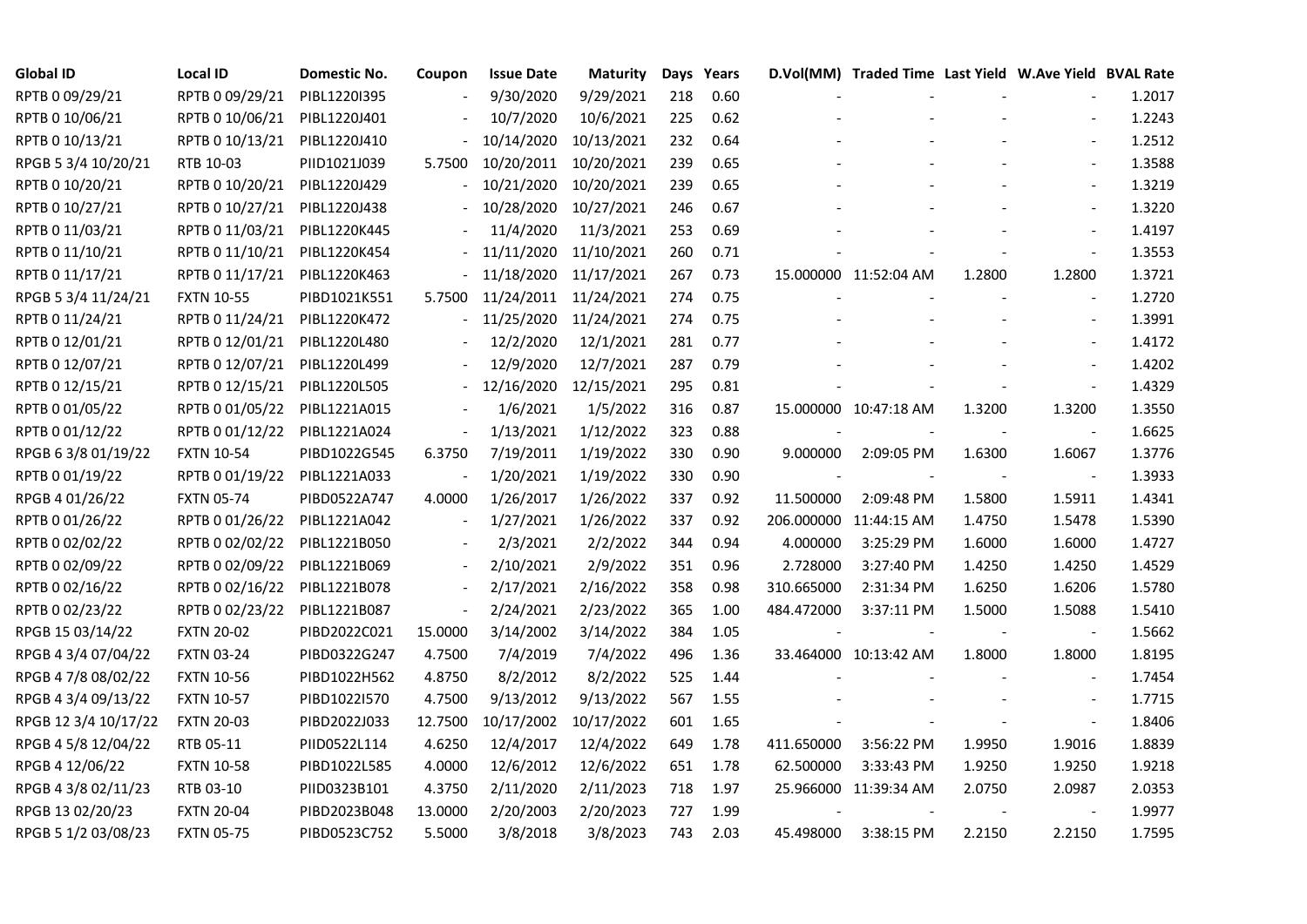| <b>Global ID</b>     | <b>Local ID</b>   | Domestic No. | Coupon  | <b>Issue Date</b> | Maturity              |     | Days Years |                          | D.Vol(MM) Traded Time Last Yield W.Ave Yield BVAL Rate |        |                          |        |
|----------------------|-------------------|--------------|---------|-------------------|-----------------------|-----|------------|--------------------------|--------------------------------------------------------|--------|--------------------------|--------|
| RPGB 3 1/2 04/21/23  | <b>FXTN 07-58</b> | PIBD0723D588 | 3.5000  | 4/21/2016         | 4/21/2023             | 787 | 2.16       | 1,500.000000 10:02:59 AM |                                                        | 2.1537 | 2.1537                   | 2.0018 |
| RPGB 11 7/8 05/29/23 | <b>FXTN 20-05</b> | PIBD2023E054 | 11.8750 | 5/29/2003         | 5/29/2023             | 825 | 2.26       |                          |                                                        |        |                          | 2.0937 |
| RPGB 3 1/4 08/15/23  | RTB 10-04         | PIID1023H046 | 3.2500  | 8/15/2013         | 8/15/2023             | 903 | 2.47       | 0.120000                 | 2:57:03 PM                                             | 2.4500 | 2.4250                   | 2.1846 |
| RPGB 2 3/8 09/10/23  | <b>FXTN 03-25</b> | PIBD0323I252 | 2.3750  | 9/10/2020         | 9/10/2023             | 929 | 2.54       | 93.394000                | 3:44:18 PM                                             | 2.4000 | 2.3542                   | 2.2930 |
| RPGB 11 3/8 10/23/23 | <b>FXTN 20-06</b> | PIBD2023J068 | 11.3750 | 10/23/2003        | 10/23/2023            | 972 | 2.66       |                          |                                                        |        | $\blacksquare$           | 2.2392 |
| RPGB 6 1/4 03/12/24  | RTB 05-12         | PIID0524C129 | 6.2500  | 3/12/2019         | 3/12/2024 1,113       |     | 3.05       | 82.185000                | 3:03:27 PM                                             | 2.4750 | 2.4753                   | 2.4753 |
| RPGB 4 1/2 04/20/24  | <b>FXTN 07-59</b> | PIBD0724D595 | 4.5000  | 4/20/2017         | 4/20/2024 1,152       |     | 3.15       |                          |                                                        |        | $\blacksquare$           | 2.3874 |
| RPGB 12 3/8 06/03/24 | <b>FXTN 20-07</b> | PIBD2024F075 | 12.3750 | 6/3/2004          | 6/3/2024 1,196        |     | 3.27       |                          |                                                        |        | $\overline{a}$           | 2.4463 |
| RPGB 12 7/8 08/05/24 | <b>FXTN 20-08</b> | PIBD2024H086 | 12.8750 | 8/5/2004          | 8/5/2024 1,259        |     | 3.45       |                          |                                                        |        |                          | 2.5002 |
| RPGB 4 1/8 08/20/24  | <b>FXTN 10-59</b> | PIBD1024H595 | 4.1250  | 8/20/2014         | 8/20/2024 1,274       |     | 3.49       |                          | 10.096000 11:57:25 AM                                  | 2.6000 | 2.6000                   | 2.3745 |
| RPGB 4 1/4 10/17/24  | <b>FXTN 05-76</b> | PIBD0524J762 | 4.2500  | 10/17/2019        | 10/17/2024 1,332      |     | 3.65       |                          |                                                        | $\sim$ | $\blacksquare$           | 2.4425 |
| RPGB 13 3/4 11/11/24 | <b>FXTN 20-09</b> | PIBD2024K091 | 13.7500 | 11/11/2004        | 11/11/2024 1,357      |     | 3.72       |                          |                                                        |        | $\overline{a}$           | 2.5912 |
| RPGB 5 3/4 04/12/25  | <b>FXTN 07-61</b> | PIBD0725D618 | 5.7500  | 4/12/2018         | 4/12/2025 1,509       |     | 4.13       |                          |                                                        |        | $\blacksquare$           | 2.6068 |
| RPGB 12 1/8 04/14/25 | <b>FXTN 20-10</b> | PIBD2025D103 | 12.1250 | 4/14/2005         | 4/14/2025 1,511       |     | 4.14       |                          |                                                        |        | $\blacksquare$           | 2.7216 |
| RPGB 2 5/8 08/12/25  | RTB 05-13         | PIID0525H130 | 2.6250  | 8/12/2020         | 8/12/2025 1,631       |     | 4.47       | 512.710000               | 3:58:35 PM                                             | 2.8200 | 2.8369                   | 2.8364 |
| RPGB 3 5/8 09/09/25  | <b>FXTN 10-60</b> | PIBD10251608 | 3.6250  | 9/9/2015          | 9/9/2025 1,659        |     | 4.54       | 853.250000               | 2:49:24 PM                                             | 2.9250 | 2.8883                   | 2.8906 |
| RPGB 12 1/8 10/20/25 | <b>FXTN 20-11</b> | PIBD2025J116 | 12.1250 | 10/20/2005        | 10/20/2025 1,700      |     | 4.65       |                          |                                                        |        | $\overline{a}$           | 2.8450 |
| RPGB 18 1/4 11/29/25 | <b>FXTN 25-01</b> | PIBD2525K015 | 18.2500 | 11/29/2000        | 11/29/2025 1,740      |     | 4.76       |                          |                                                        |        | $\blacksquare$           | 2.8738 |
| RPGB 10 1/4 01/19/26 | <b>FXTN 20-12</b> | PIBD2026A122 | 10.2500 | 1/19/2006         | 1/19/2026 1,791       |     | 4.90       |                          |                                                        |        | $\blacksquare$           | 2.9137 |
| RPGB 6 1/4 02/14/26  | <b>FXTN 07-62</b> | PIBD0726B627 | 6.2500  | 2/14/2019         | 2/14/2026 1,817       |     | 4.98       | 514.792000               | 3:31:27 PM                                             | 3.0500 | 3.0276                   | 3.0276 |
| RPGB 3 1/2 09/20/26  | RTB 10-05         | PIID1026I057 | 3.5000  | 9/20/2016         | 9/20/2026 2,035       |     | 5.57       |                          | 0.500000 10:11:24 AM                                   | 3.6000 | 3.6000                   | 2.8610 |
| RPGB 6 1/4 10/20/26  | RTB 15-01         | PIID1526J019 | 6.2500  | 10/20/2011        | 10/20/2026 2,065      |     | 5.65       |                          | 4.500000 10:15:48 AM                                   | 3.1250 | 3.3550                   | 2.8934 |
| RPGB 8 12/07/26      | <b>FXTN 20-13</b> | PIBD2026L139 | 8.0000  | 12/7/2006         | 12/7/2026 2,113       |     | 5.79       |                          |                                                        |        | $\overline{\phantom{a}}$ | 3.0968 |
| RPGB 5 3/8 03/01/27  | RTB 15-02         | PIID1527C023 | 5.3750  | 3/1/2012          | 3/1/2027 2,197        |     | 6.02       |                          | 18.787000 11:04:10 AM                                  | 3.3500 | 3.3298                   | 3.1555 |
| RPGB 4 3/4 05/04/27  | <b>FXTN 10-61</b> | PIBD1027E617 | 4.7500  | 5/4/2017          | 5/4/2027 2,261        |     | 6.19       | 4,731.311000             | 3:49:53 PM                                             | 3.4150 | 3.4034                   | 3.4048 |
| RPGB 8 5/8 09/06/27  | <b>FXTN 20-14</b> | PIBD2027I140 | 8.6250  | 9/6/2007          | 9/6/2027 2,386        |     | 6.53       |                          |                                                        |        | $\blacksquare$           | 3.2167 |
| RPGB 6 1/4 03/22/28  | <b>FXTN 10-63</b> | PIBD1028C635 | 6.2500  | 3/22/2018         | 3/22/2028 2,584       |     | 7.08       |                          | 5.000000 11:57:16 AM                                   | 3.5000 | 3.4700                   | 3.0858 |
| RPGB 9 1/2 12/04/28  | <b>FXTN 20-15</b> | PIBD2028L151 | 9.5000  | 12/4/2008         | 12/4/2028 2,841       |     | 7.78       |                          |                                                        |        | $\blacksquare$           | 3.3774 |
| RPGB 67/8 01/10/29   | <b>FXTN 10-64</b> | PIBD1029A644 | 6.8750  | 1/10/2019         | 1/10/2029 2,878       |     | 7.88       | 341.495000               | 3:52:01 PM                                             | 3.4245 | 3.4592                   | 3.4499 |
| RPGB 8 3/4 05/27/30  | <b>FXTN 20-16</b> | PIBD2030E166 | 8.7500  | 5/27/2010         | 5/27/2030 3,380       |     | 9.25       |                          | 0.330000 11:57:08 AM                                   | 3.5000 | 3.5000                   | 3.4948 |
| RPGB 2 7/8 07/09/30  | <b>FXTN 10-65</b> | PIBD1030G655 | 2.8750  | 7/9/2020          | 7/9/2030 3,423        |     | 9.37       | 140.000000               | 2:54:18 PM                                             | 3.6045 | 3.5970                   | 3.6045 |
| RPGB 12 1/2 07/28/30 | <b>FXTN 25-02</b> | PIBD2530G029 | 12.5000 | 7/28/2005         | 7/28/2030 3,442       |     | 9.42       |                          |                                                        |        | $\overline{\phantom{a}}$ | 3.5161 |
| RPGB 11 1/4 01/26/31 | <b>FXTN 25-03</b> | PIBD2531A032 | 11.2500 | 1/26/2006         | 1/26/2031 3,624       |     | 9.92       |                          |                                                        |        | $\overline{\phantom{a}}$ | 3.5462 |
| RPGB 8 07/19/31      | <b>FXTN 20-17</b> | PIBD2031G171 | 8.0000  | 7/19/2011         | 7/19/2031 3,798 10.40 |     |            | 419.390000               | 3:44:43 PM                                             | 3.5000 | 3.4828                   | 3.5000 |